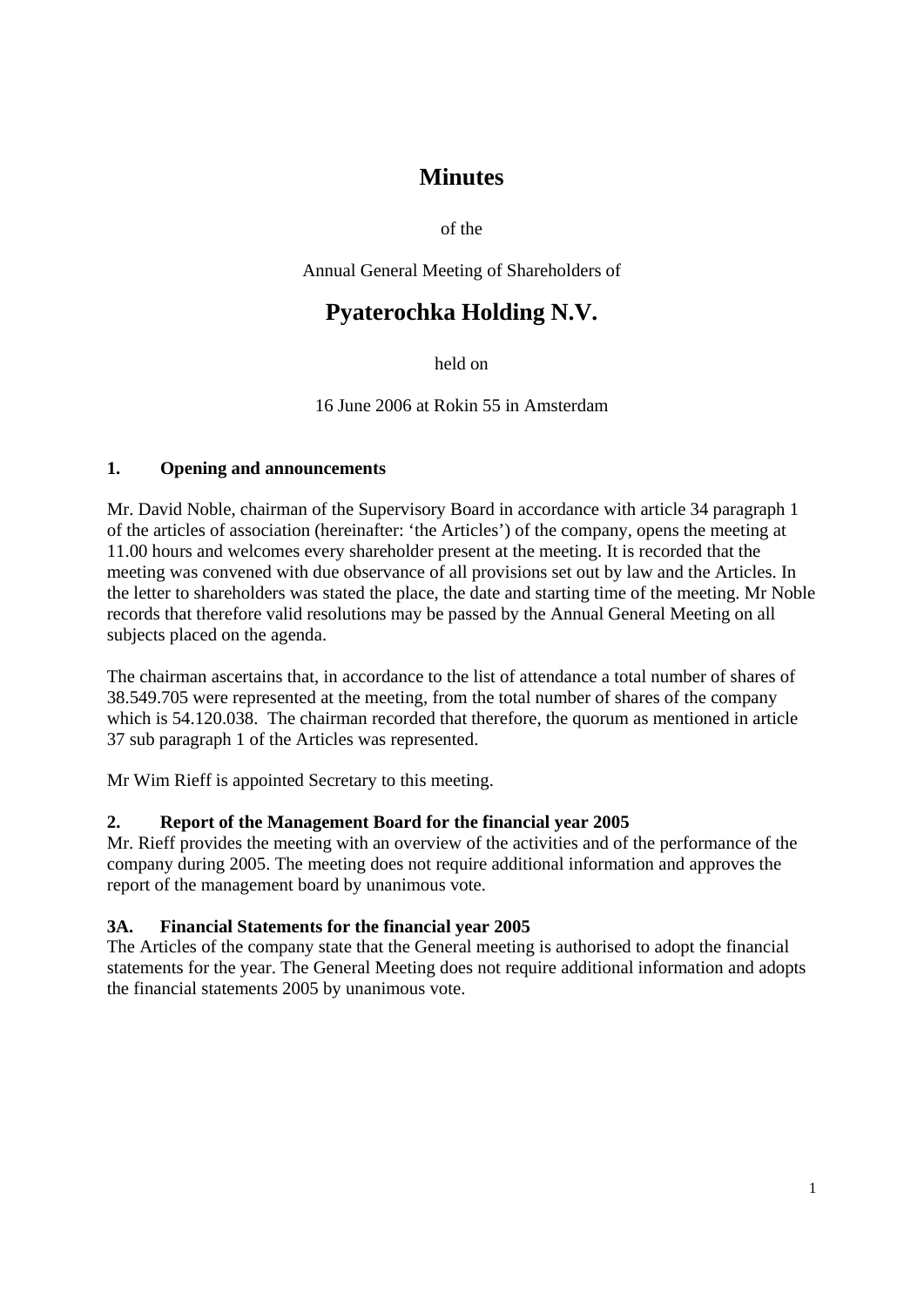# **3B. Explanation of dividend policy and addition to reserves and dividends**

The Articles of the company state that the General Meeting, on advice of the Supervisory Board, determines which part of the result for the year will be reserved and the destination of the remainder of the result.

It is suggested not to pay any dividend but to use all available funds for the anticipated growth of and strategic acquisitions by the Company. It is proposed by the Supervisory Board to transfer the loss for the year to the retained earnings of the company. The General Meeting decides to approve the transfer of the results for 2006 to the retained earnings.

# **4A Discharge from liability: Management Board**

It is proposed to the General meeting of Shareholders to discharge the members of the Management Board from all liability in relation to the exercise of their duties in the financial year 2005, to the extent that such exercise is apparent from the financial statements or has otherwise been disclosed tot he General Meeting of Shareholders prior to the approval of the financial statements.

The General Meeting decides to approve the discharge of the members of the Management Board from liability by unanimous vote.

# **4B Discharge from Liability; Supervisory Board**

It is proposed to the General meeting of Shareholders to discharge the members of the Supervisory Board from all liability in relation to the exercise of their duties in the financial year 2005, to the extent that such exercise is apparent from the financial statements or has otherwise been disclosed to the General Meeting of Shareholders prior to the approval of the financial statements.

The General Meeting decides to approve the discharge of the members of the Supervisory Board from liability by unanimous vote.

# **5. Report on Corporate Governance**

In accordance with article 391(4) of book 2 of the Dutch Civil Code and the regulation based on that article, the Annual Report describes the company's compliance with the Dutch Corporate Governance Code.

The company will adhere to the principles as set out in the Dutch Corporate Governance Code to the extent possible and desirable. Since the company obtained a listing on the London Stock Exchange on May 11, 2005, the Code came into force in May 2005.We believe that a transition period of at least 1,5 year is required in order to embed the Corporate Governance structure into our organization. Further the company had been deeply involved in the time and resource consuming acquisition of Perekrestok Holdings Limited which only was finalized in May of this year.

The principles and best practices that have not yet been complied with by the company were explained by the company. It is explained that the company will also be unable to comply with all of the Code's principles. For instance not all members of the Supervisory Board are to be